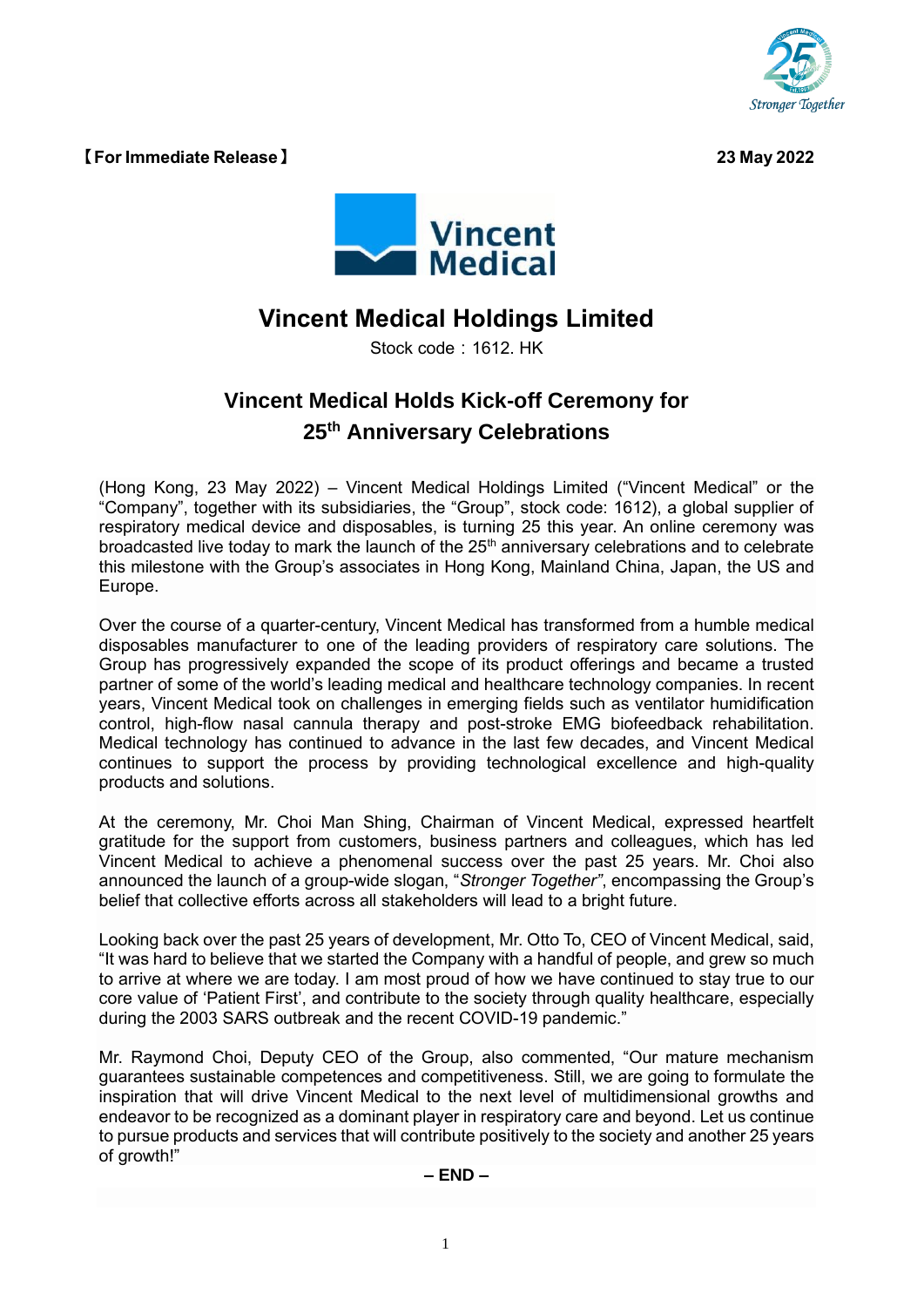

## **Photo Caption:**



*1. Mr. Vincent Choi, Chairman (4th [from the left\), cuts the cake with guests](https://www.galaxyentertainment.com/uploads/thumb/uploads/album/211/676_if9cq.1404802527-4adc52ae10fed1cc6621715dddc0bd1a.jpg) in Hong Kong headquarters to celebrate this [auspicious moment of Vincent Medical.](https://www.galaxyentertainment.com/uploads/thumb/uploads/album/211/676_if9cq.1404802527-4adc52ae10fed1cc6621715dddc0bd1a.jpg)*



*2. Mr. Otto To, CEO (3rd from the left), Mr. Raymond Fu, Executive Director and Vice President of Engineering (2nd from the left), Mr. Calvin Koh, Executive Director and Vice President of Operations (4th from the left), Mr. Zhang Changqing, Head of Sales and Marketing (Greater China) (1st from the left), and Mr. Latrell Lai, CFO (5th from the left) hosted the kick-off ceremony in the Group's production facility in Dongguan, the PRC.*